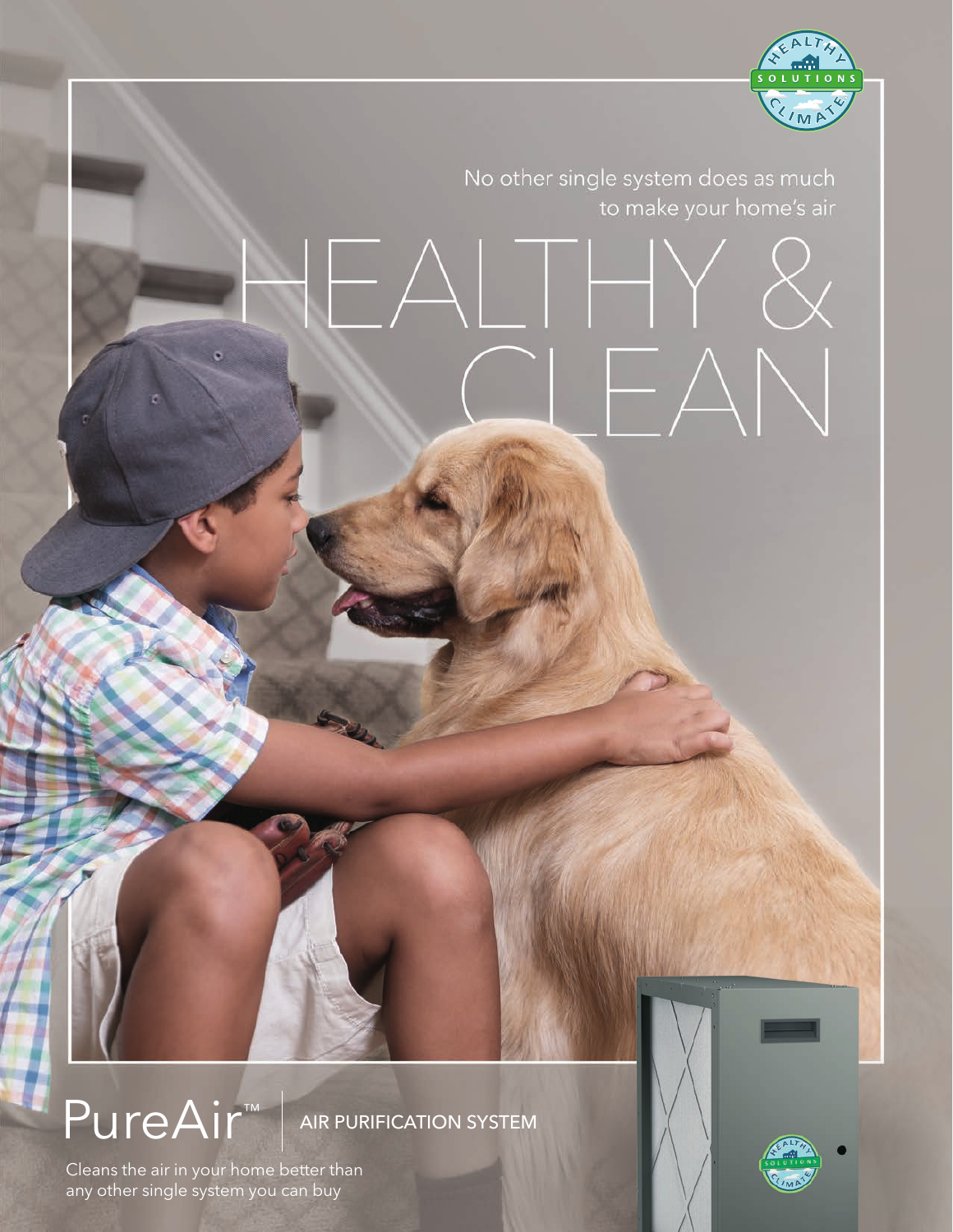# UNMATCHED PURIFICATIO

Many air-cleaning systems filter out particles. Some destroy germs, and some attack odors. The PureAir™ air purification system is a whole-home solution that combats all three major types of indoor air contaminants.







Removes or destroys 90%\* of flu and cold viruses, infectious bacteria like MRSA and other living microorganisms down to 0.01 micron\*\*.



Destroys household odors and volatile organic compounds (VOCs) from sources like cooking fumes, pets, cleaning supplies, paints and solvents, and carpeting and upholstery.

# HEALTHIER, **TIFANER A**

Unlike other air purification products on the market, the PureAir system does not produce any ozone as a by-product and actively works to reduce ozone, a known lung irritant.†

## $\overline{\Theta}$ **TECHNOLOGY** INNOVATIONS

### **UVA LIGHT AND CATALYST**

An ultraviolet lamp activated by a titanium-dioxide-coated catalyst breaks down odors and VOCs through a contamination destruction process called photocatalytic oxidation.

#### **CARBON CLEAN 16® FILTER**

MERV 16-rated\*\*\* filter with activated, carbon-coated fibers captures contaminants as small as .01 micron\*\*, removing them from circulation.

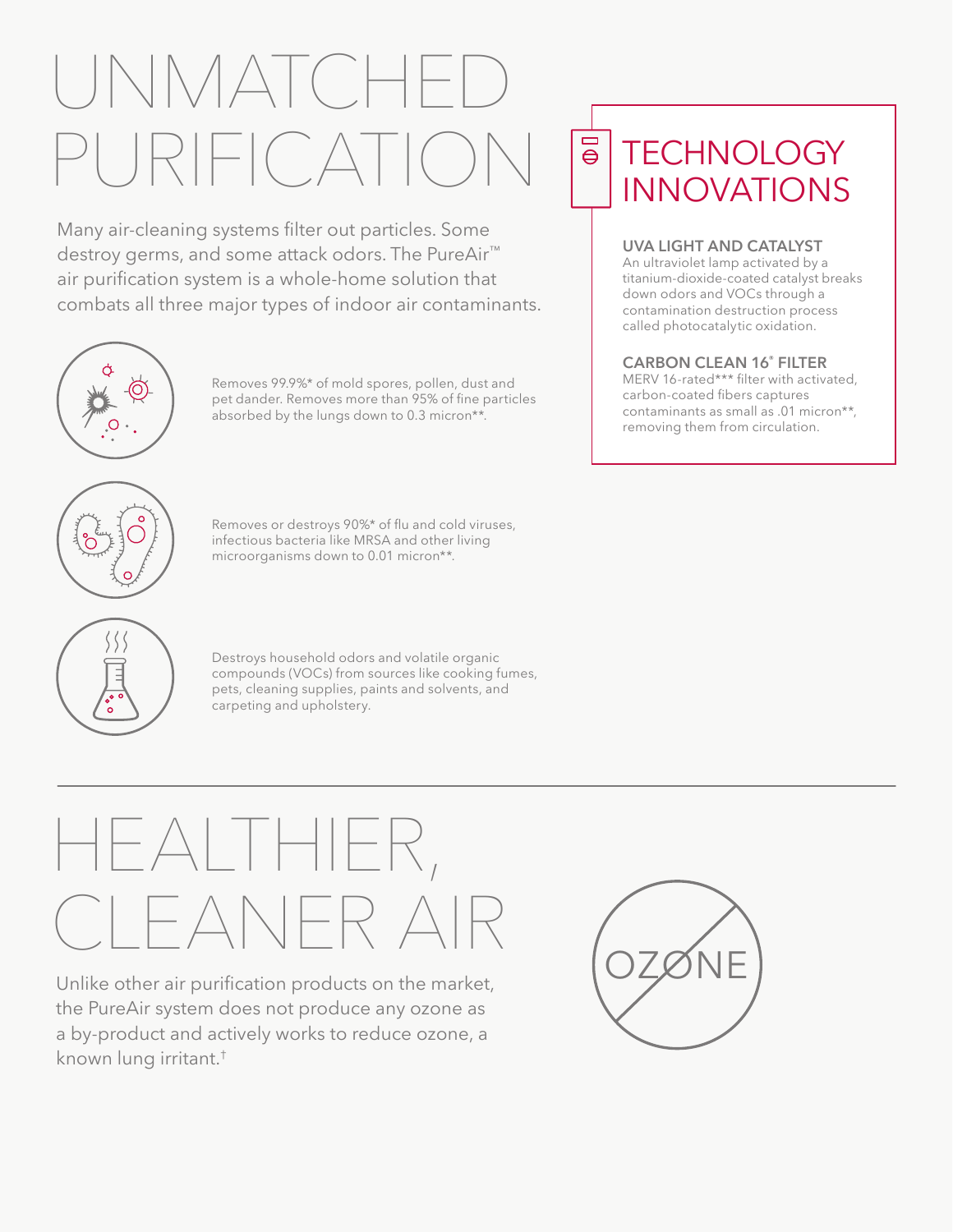# DESTROYS ODOF

Photocatalytic oxidation destroys odors, and so does the Carbon Clean 16 filter. Carbon inside the filter that's been treated with oxygen reacts with odors, neutralizing them before they can recirculate in your home.



# EASY AND EFFECTIVE



PureAir can work with almost any heating and cooling system, so you can start breathing cleaner and healthier air today. A PureAir Maintenance Kit makes it easy to keep the system working effectively. Recommended for annual use, the kit includes a replacement filter, UV lamp and catalytic cartridge, along with instructions.

| MEAR:<br>LIMITED<br>WARRANTY        |  |
|-------------------------------------|--|
| <b>COVERED</b><br><b>COMPONENTS</b> |  |

### **PEACE-OF-MIND PROTECTION**

The PureAir system comes with a 5-year limited warranty on all covered components.††

\*Based on laboratory and field studies.

\*\*One micron equals approximately 1/25,000 of an inch.

\*\*\* The Minimum Efficiency Reporting Value (MERV) is an independently tested, industry-standard method of evaluating filters based on the fraction of particles removed from air passing through them at a given velocity. A higher MERV rating means a greater percentage of particles are trapped by the filter.

†Ozone Generators that are Sold as Air Cleaners: An Assessment of Effective and Health Consequences," August 2006.

††Applies to residential applications only. See actual warranty certificate for details.

Note: Due to Lennox' ongoing commitment to quality, specifications and ratings are subject to change without notice.